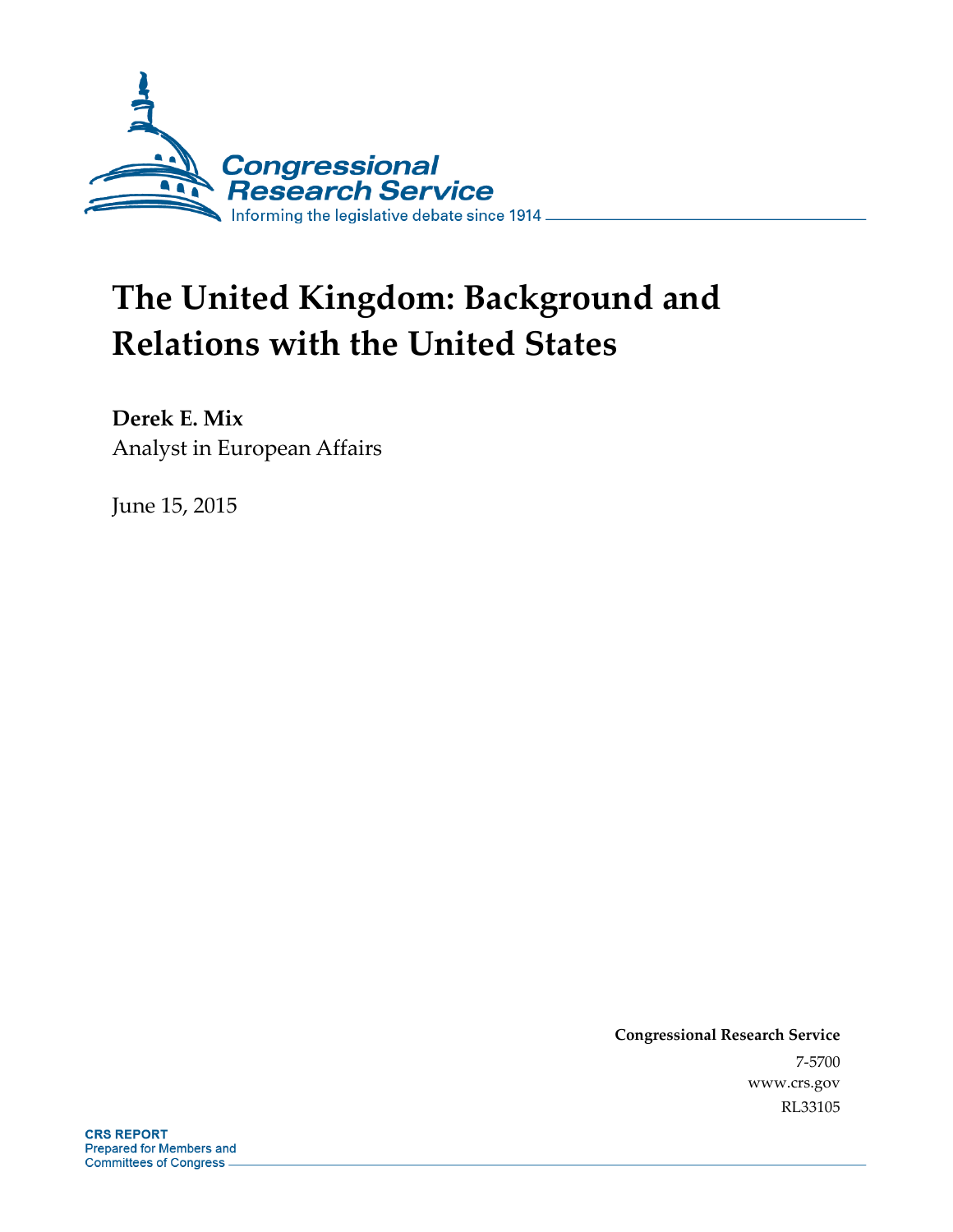### **Summary**

Many U.S. officials and Members of Congress view the United Kingdom (UK) as the United States' closest and most reliable ally. This perception stems from a combination of factors, including a sense of shared history, values, and culture, as well as extensive and long-established cooperation on a wide range of foreign policy and security issues. In the minds of many Americans, the UK's strong role in Iraq and Afghanistan during the past decade reinforced an impression of closeness and solidarity.

#### **2015 Election Result**

The Conservative Party, led by incumbent Prime Minister David Cameron, won an unexpectedly decisive victory in the May 7, 2015, general election. The Conservatives won 331 out of the 650 seats in the House of Commons, allowing them to form a single-party government with a narrow absolute majority. After falling short of a majority in the 2010 election, Prime Minister Cameron and the Conservative Party had led the UK government for the previous five years in a coalition with the Liberal Democrats.

The Labour Party dropped from the 258 seats it won in 2010 to 232 seats. The Liberal Democrats were reduced to eight seats, after winning 57 in 2010 and entering government for the first time as the junior coalition partner. The Scottish National Party (SNP), which led the "Yes" campaign for Scottish independence that was defeated in a September 2014 referendum, made huge gains. After winning six seats in 2010, the SNP won 56 out of Scotland's 59 constituencies in the 2015 election. The UK Independence Party (UKIP), a populist party opposed to immigration and British membership in the European Union (EU), won the third-highest percentage of the nationwide vote, with 12.6%, but was able to win only one parliamentary seat.

The signature initiative of the Conservative-led coalition government that took office in 2010 was a far-reaching austerity program aiming to reduce the country's budget deficit. Their victory in the 2015 election allows the Conservative Party to continue implementing this program as the centerpiece of their domestic economic policy. There has been progress in reducing the budget deficit, and economic growth has improved since 2013, although critics charge that austerity has heightened social tensions, eroded public services, and hindered economic growth.

#### **EU Membership Referendum**

The topic of Europe has long been a source of tension in the UK, and the UK has been one of the most skeptical and ambivalent members of the 28-country EU. In 2013, Prime Minister Cameron outlined his intention to put the terms of a renegotiated relationship with the EU to the British public in an "in-or-out" referendum by the end of 2017. The exact date of the referendum has not been set, but there are indications that it could take place as early as mid-2016. The referendum campaign and possibility of a British exit (a so-called "Brexit") are now set to become central preoccupations of British and EU politics.

#### **U.S.-UK Relationship**

In recent years, some observers have suggested that the U.S.-UK relationship is losing relevance due to changing U.S. foreign policy priorities and shifting global dynamics. U.S. officials have expressed increasing concerns about UK defense cuts and their potential effect on future security cooperation. Despite such anxieties, most analysts believe that the two countries will remain close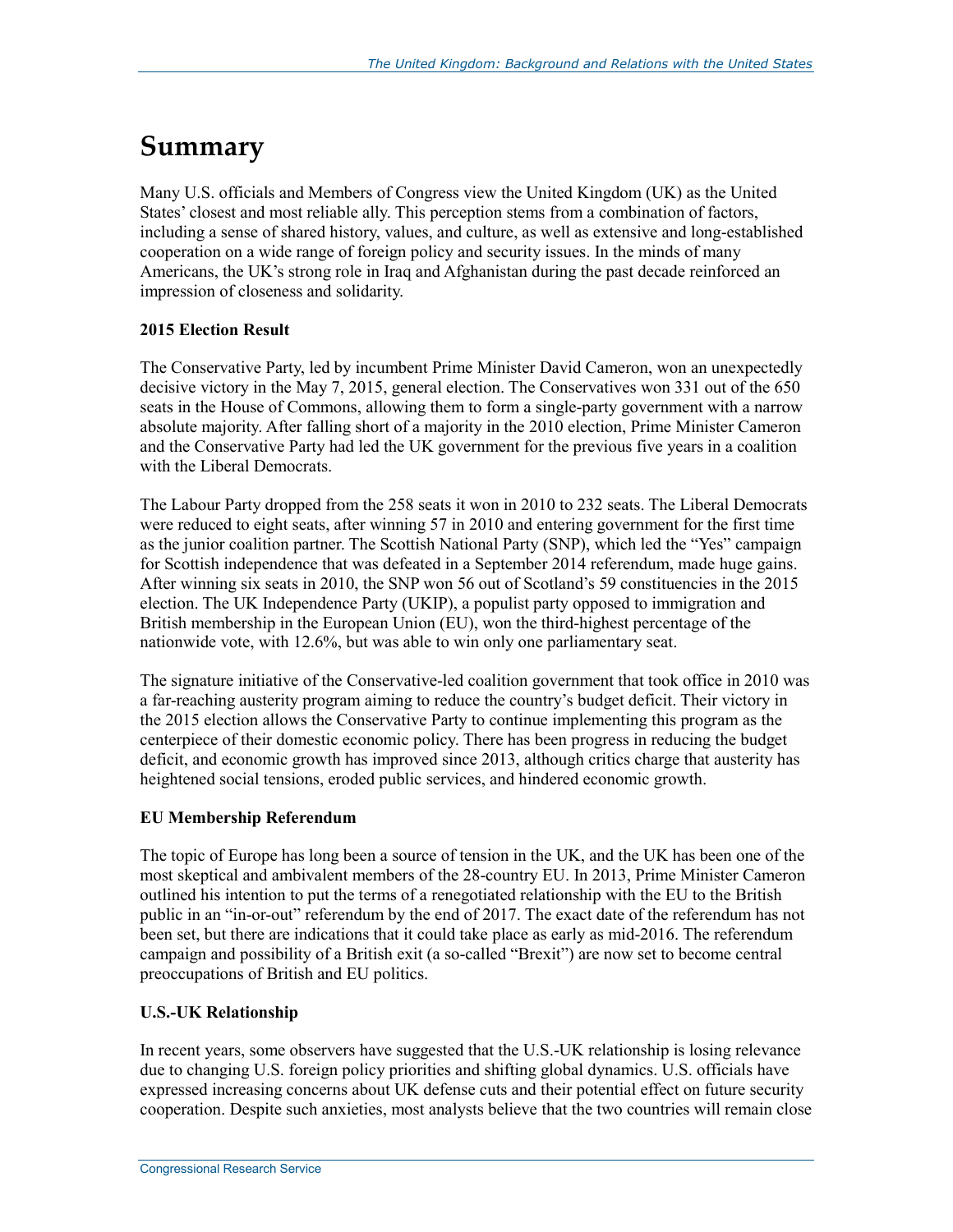allies that choose to cooperate in many important areas, such as counterterrorism, economic issues, and the future of NATO, as well as numerous global and regional security challenges.

Given its role as a close U.S. ally and partner, developments in the UK and its relations with the United States are of continuing interest to the U.S. Congress. This report provides an overview and assessment of some of the main dimensions of these topics. For a broader analysis of transatlantic relations, see CRS Report RS22163, *The United States and Europe: Current Issues*, by Derek E. Mix.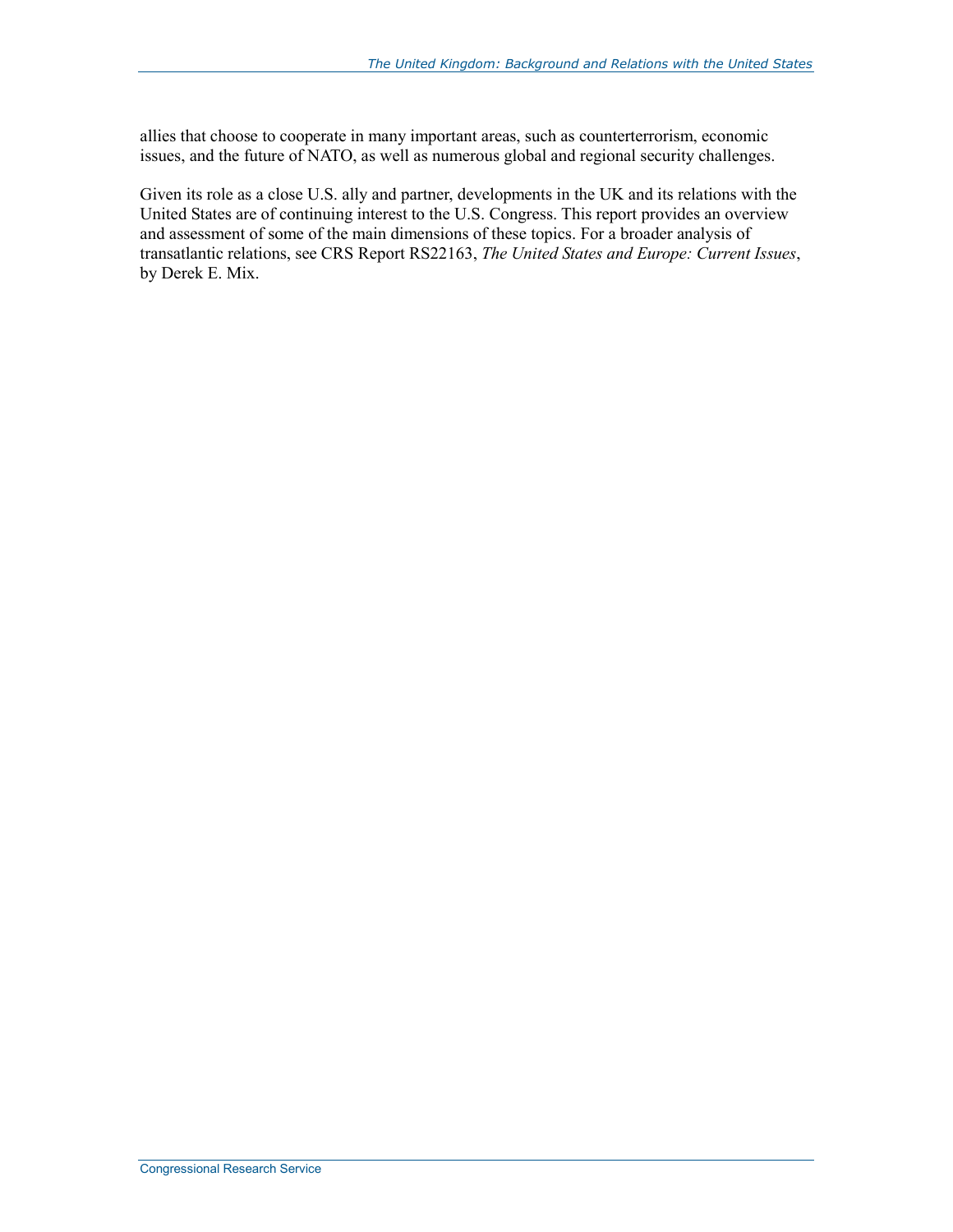## **Contents**

### **Tables**

|--|--|

### Contacts

|--|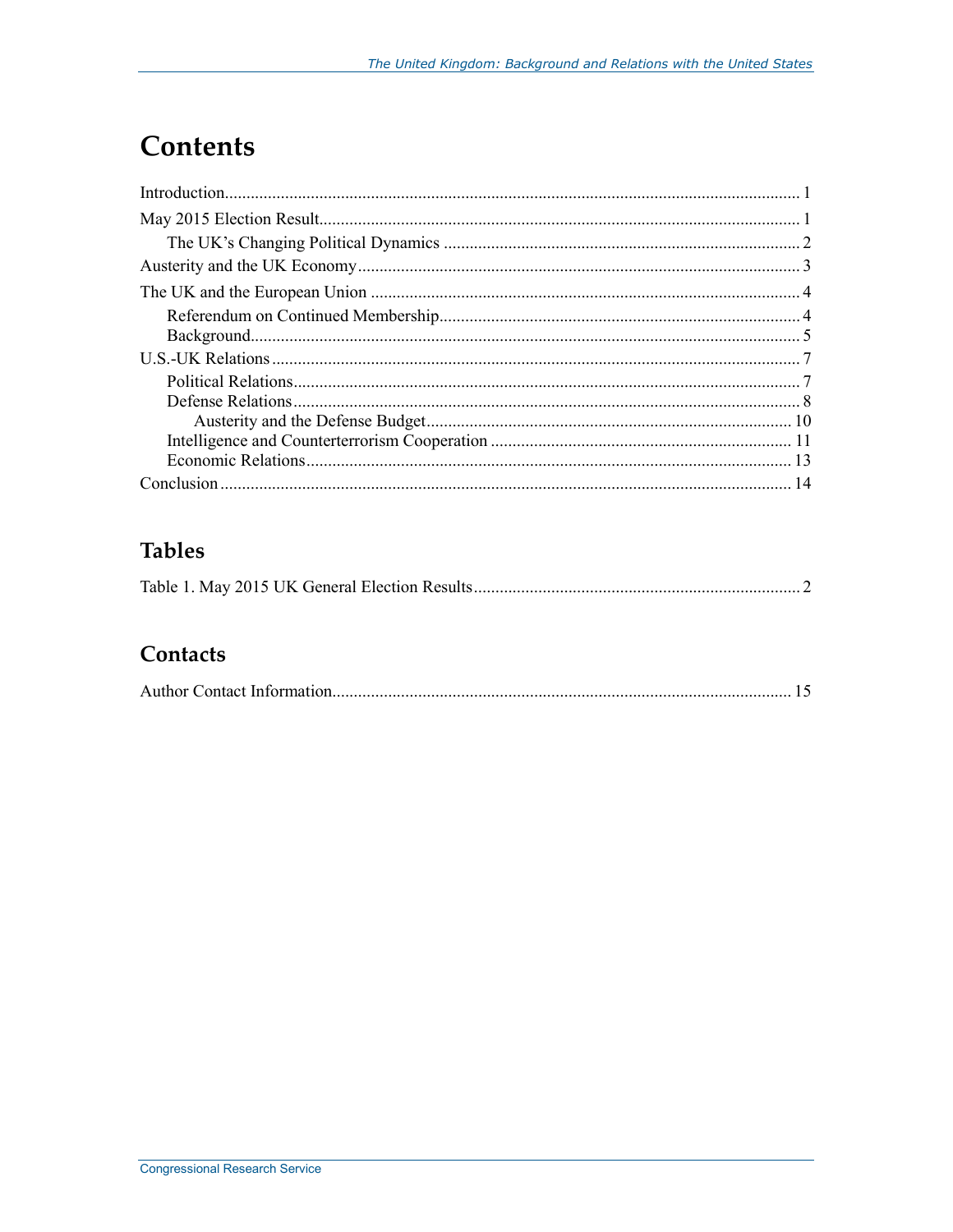# **Introduction**

The modern U.S.-UK relationship was forged during the Second World War. It was cemented during the Cold War, as both countries worked together bilaterally and within the North Atlantic Treaty Organization (NATO) to counter the threat of the Soviet Union. The United States and the UK are two of the five permanent members of the United Nations Security Council, and both are founding members of NATO. In the early 1990s, the UK was an important U.S. ally in the first Gulf War, and the two countries later worked together in stabilization and peacekeeping operations in the Balkans. The UK was the leading U.S. ally in the 2003 invasion of Iraq and subsequent stabilization operations and the largest non-U.S. contributor to the NATO-led mission in Afghanistan. The UK remains an important U.S. partner in ongoing global security challenges, such as combatting international terrorism and countering the Islamic State terrorist group; ensuring that Iran's nuclear program can be used solely for peaceful purposes; and opposing Russia's annexation of Crimea and actions destabilizing Ukraine, including by supporting strong sanctions in response to these actions. The UK is also the sixth-largest economy in the world and a major financial center. The United States and the UK share an extensive and mutually beneficial trade and economic relationship, and each is the other's largest foreign investor.

U.S. and UK officials, from the cabinet level down, consult frequently and extensively on many global issues. American and British diplomats report often turning to each other first when seeking to build support for their respective positions in multilateral institutions or during times of crisis, as in the immediate aftermath of the 9/11 attacks on the United States. British input is often cited as an element in shaping U.S. foreign policy debates. Some observers assert that a common language and cultural similarities, as well as the habits of cooperation that have developed over the years, contribute to the ease with which U.S. and UK policymakers interact with each other. The term "special relationship" has often been used to describe the high degree of mutual trust between the two countries in cooperating on diplomatic and political issues. The special relationship also encompasses close intelligence-sharing arrangements and unique cooperation in nuclear and defense matters.

# **May 2015 Election Result**

The United Kingdom's general election that was held on May 7, 2015, resulted in a decisive victory for the Conservative Party, led by incumbent Prime Minister David Cameron. With 331 seats, the Conservatives were able to form a single-party government with a narrow absolute majority in the 650-seat House of Commons. After winning 307 seats in the 2010 election, Prime Minister Cameron and the Conservative Party had led the UK government for the previous five years in a coalition with the Liberal Democrats.<sup>1</sup> The Labour Party suffered a considerable defeat in the 2015 election, with party leader Ed Miliband resigning after the party dropped to 232 seats, down from the 258 it won in 2010.

<sup>&</sup>lt;sup>1</sup> Prior to 2010, the Labour Party had won the three previous elections and had led the UK government since 1997, first under Tony Blair (1997-2007) and then under Gordon Brown. Before that 13-year run of Labour government, the Conservatives had led the UK government for a stretch of 18 years, first under Margaret Thatcher (1979-1990), followed by John Major.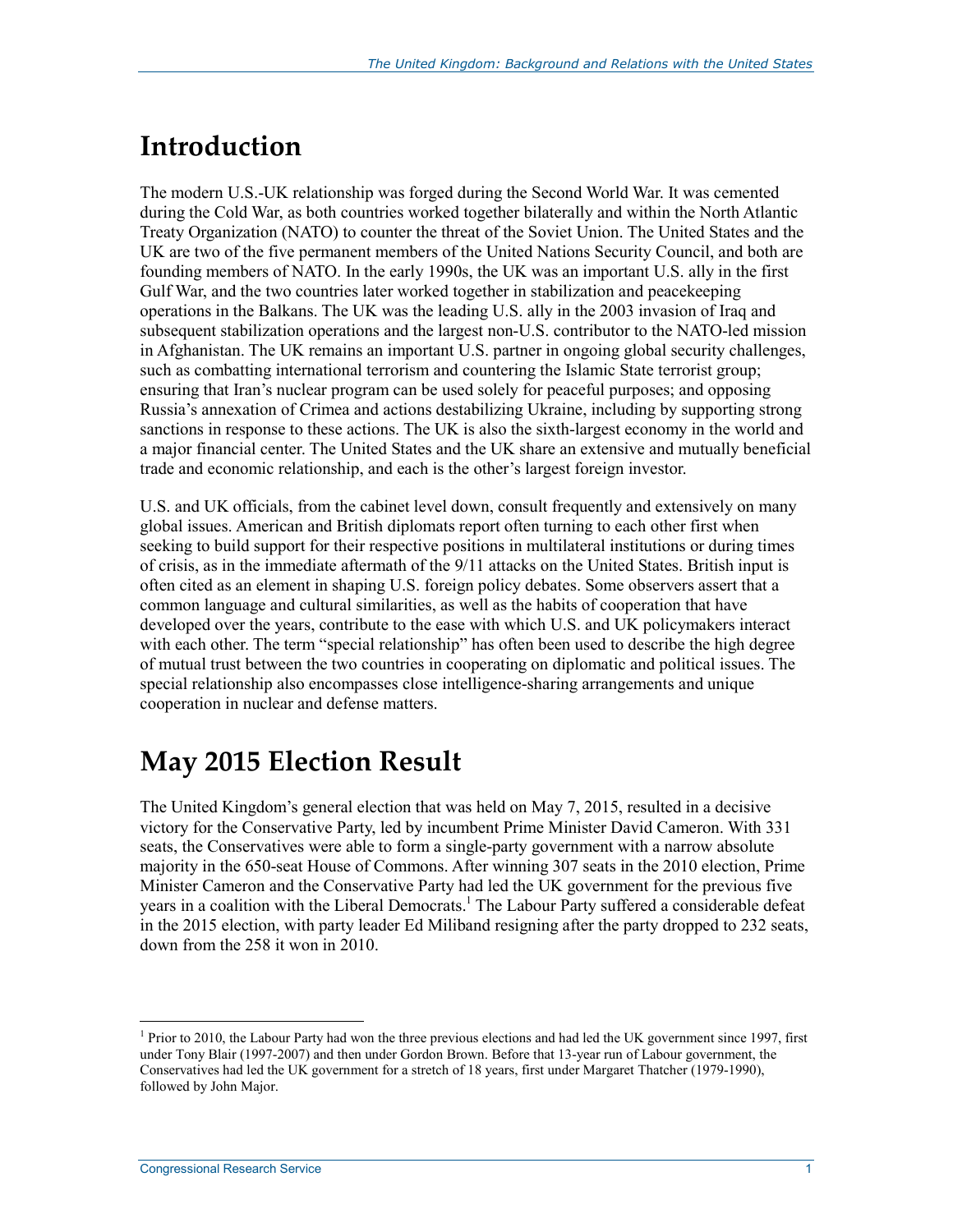The result came as a considerable surprise to many observers. In the weeks prior to the election, polls consistently projected an extremely close finish, and it appeared nearly certain that the UK was headed for a second consecutive "hung Parliament," with no party expected to win a majority. The UK political establishment had braced itself for a post-election period of maneuvering and uncertainty in which both the Conservative Party and the Labour Party would attempt to form a government by striking deals with smaller parties. Compared to the final results, however, pre-election polls underestimated the level of Conservative support and significantly overestimated support for Labour.

| Party                   | # of Seats | Net # of Seats $+/-$ | % of Vote |
|-------------------------|------------|----------------------|-----------|
| Conservatives           | 33 I       | $+24$                | 36.9%     |
| Labour                  | 232        | $-26$                | 30.5%     |
| Scottish National Party | 56         | $+50$                | 3.1%      |
| Liberal Democrats       | 8          | -48                  | 7.8%      |
| UK Independence Party   |            | $+1$                 | 12.6%     |
| All Others              | 22         | -6                   | 9.1%      |

**Table 1. May 2015 UK General Election Results** 

**Source**: "Election 2015 Results," BBC News, http://www.bbc.com/news/election/2015/results.

**Note**: Turnout was 66.1%.

#### **The UK's Changing Political Dynamics**

Following the 2010 election, many analysts concluded that coalition governments were likely to become the new norm in UK politics, as a system long dominated by the two large parties grows increasingly fragmented. Although the surprising Conservative majority defied such expectations for 2015, developments related to the smaller parties reflect a number of dynamic changes:

- The losses suffered by the Liberal Democrats were even greater than expected. After winning 57 seats in 2010 and entering government for the first time as the junior coalition partner, the Liberal Democrats were reduced to eight seats. Party leader Nick Clegg, who served as deputy prime minister in the coalition, resigned his position. For decades the Liberal Democrats have sought to portray themselves as a progressive, third-party alternative to the two large parties. In large measure, support for the Liberal Democrats plunged due to unhappiness among voters who felt that the party betrayed its principles by agreeing to a coalition with the Conservatives.
- The Scottish National Party (SNP) made huge gains, winning 56 seats out of Scotland's 59 constituencies. Following the 2010 election, the Labour Party held 41 seats in Scotland, the Liberal Democrats held 11, and the SNP held 6. The SNP led the "Yes" campaign for Scottish independence that was defeated in a September 2014 referendum and is outspokenly critical of the Conservative Party's policies and ideology. With the SNP emboldened by this result as it becomes the second-largest opposition party, Scotland is likely to remain a prominent topic in UK politics.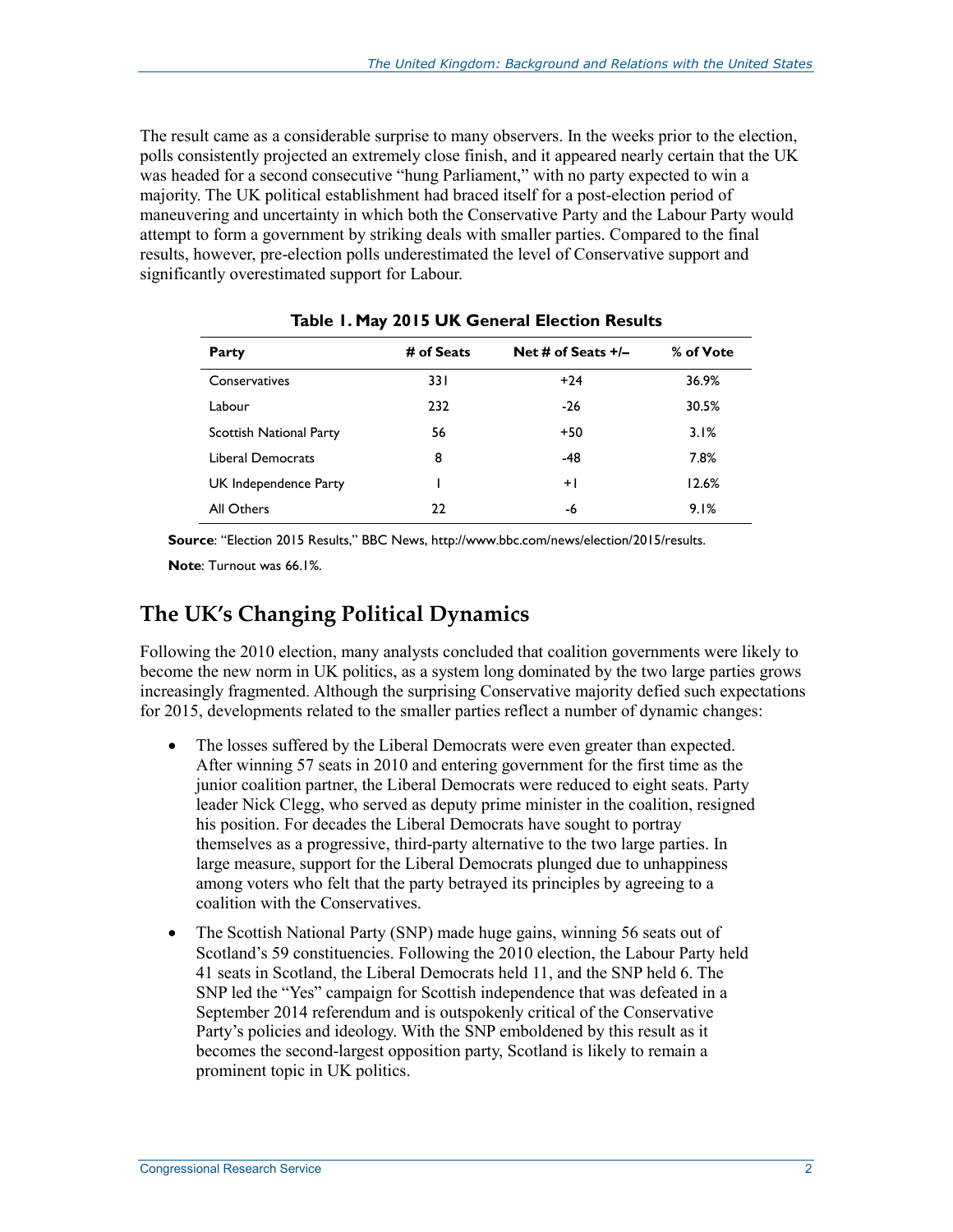• Over the past several years, the UK Independence Party (UKIP), a populist party opposed to immigration and British membership in the EU, has gained support by drawing away disaffected Conservative voters and capitalizing on antiestablishment sentiments. UKIP notably took first place in the UK's 2014 elections for the European Parliament. In the 2015 election, UKIP won the thirdhighest percentage of the nationwide vote, with 12.6%, but was able to win only one parliamentary seat.

# **Austerity and the UK Economy**

The signature initiative of the Conservative-led coalition government that took office in 2010 was a far-reaching austerity program aiming to reduce the country's budget deficit. Their victory in the 2015 election allows the Conservative Party to continue implementing this program as the centerpiece of their domestic economic policy.

Between 1993 and 2008, the British economy enjoyed an unprecedented period of sustained growth, but the country was severely impacted by the global financial crisis and entered a deep recession in 2008. After a prolonged slump from 2008 to 2012, the UK has been growing at a stronger pace. Economic growth for 2014 is estimated to have been 2.8%. While forecasts expect the UK's economic growth to average 2.2% per year between 2015 and 2019, concerns remain about the sustainability of the country's economic recovery. $2$ 

During the years of economic expansion, the UK developed a large structural budget deficit as spending outpaced tax revenues and growth. The financial crisis and recession greatly exacerbated this situation: the government budget deficit grew from 5% of gross domestic product (GDP) in 2008 to nearly 11% in 2009. Public sector debt has increased from approximately 52% of GDP in 2008 to more than 90%.

In response to these trends, the coalition government began a program of budget austerity with the original goal of reducing the deficit to below 1.5% of GDP by 2015. The plan has entailed large spending cuts in areas such as governmental department expenditures and a range of social welfare benefits. It also increased the value added tax (VAT), capital gains tax, and national insurance contributions. Despite missing its initial targets, the austerity strategy has gradually reduced the budget deficit, to an expected 4.5% of GDP for 2015.

Prior to the 2015 election, the Chancellor of the Exchequer, George Osborne, proposed additional spending cuts of £30 billion (approximately \$47 billion) over the next four years, including  $£12$ billion (approximately \$19 billion) from the welfare budget, in order to achieve a budget surplus by 2019. Suggesting that political pressure could cause the government to slow down the pace of these proposed cuts, analysts forecast a deficit of 2.4% of GDP will remain in 2019.

Supporters have praised the austerity strategy as necessary in order to put the UK back on the path of financial sustainability. Opponents have argued that the government's approach is ideologically driven, unduly targets the poor and the disabled, and affects society in ways that are unequal and unfair. Critics have also charged that the austerity measures are too aggressive, hurt the economy's growth prospects, and erode public services. The country's weak economic

 2 Economic statistics are from Economist Intelligence Unit, *Country Report: United Kingdom*, May 2015*.*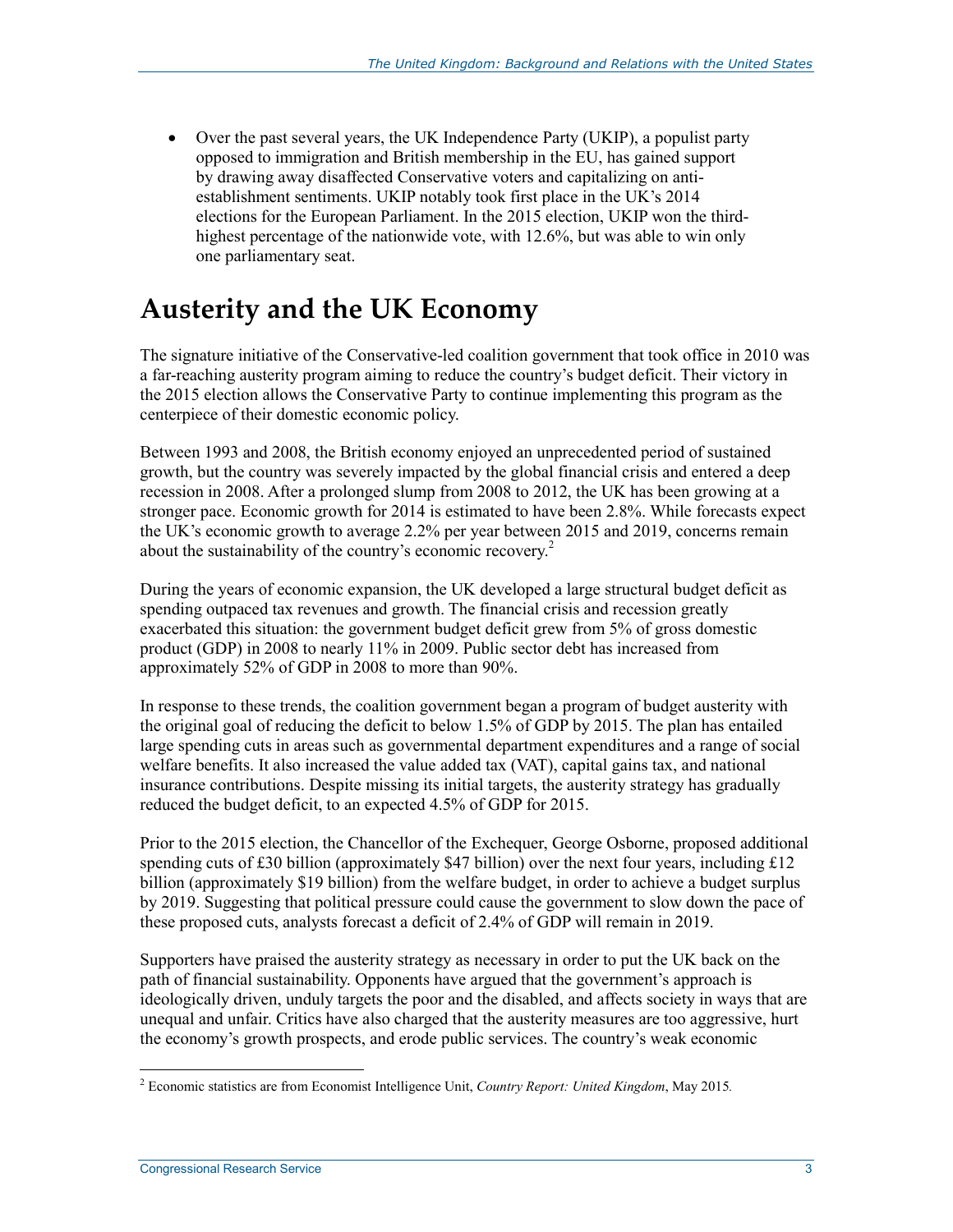performance in 2011-2012 and fears of a double-dip recession fueled such charges that austerity was backfiring. The economy's improved growth starting in 2013 therefore came as a political boost to Prime Minister Cameron. Additionally, unemployment in the UK has decreased from 7.9% in 2010 to 5.3% in 2015.

Over the course of the economic crisis and the UK's subsequent economic struggles, the Bank of England has employed a £375 billion (approximately \$583 billion) "quantitative easing" program of purchasing financial assets from commercial banks. The program is intended to stimulate the economy by raising asset prices, stabilizing market sentiment, and holding down borrowing costs. In addition, the Bank of England has held interest rates at a historically low level after dropping its rate from 5% in late 2008 to 0.5% in 2009.

Many analysts credit a large measure of the UK's stronger economic growth to improved external conditions and higher consumer spending in the context of low oil prices. Despite the positive trend in the growth outlook, analysts point to a number of ongoing, long-term weaknesses in the UK economy, including high private sector debt, low capital spending, and lagging investment in infrastructure and job skills. In the belief that the UK economy has grown overly dependent on government spending and debt-financed consumption, one of the central economic aims of the Cameron government has been to rebalance the economy toward exports, manufacturing, and private sector investment. Analysts assert that this type of restructuring has not yet come about and does not appear imminent.

### **The UK and the European Union**

### **Referendum on Continued Membership**

The 2015 election could have important consequences for the future of the UK's membership in the European Union (EU). In 2013, Prime Minister Cameron outlined his intention to negotiate a "new settlement" with the EU and, if reelected as prime minister, to put the terms of a renegotiated relationship to the British public in an "in-or-out" referendum by the end of  $2017<sup>3</sup>$ 

In May 2015, the government presented a European Union Referendum Bill to Parliament, asserting that a referendum asking the question "Should the United Kingdom remain a member of the European Union?" is to be held by December 31, 2017.<sup>4</sup> The exact date of the referendum has not been set, but there are indications that it could potentially take place as early as mid-2016.

The referendum campaign and possibility of a British exit (a so-called "Brexit") are now set to become central preoccupations of British and EU politics. The outcome is difficult to predict: an April 2015 poll indicated 40% would vote to stay in the EU and 39% to leave, with a significant group of undecided voters.<sup>5</sup>

<sup>3</sup> "David Cameron's EU Speech in Full," *The Daily Telegraph*, January 23, 2013, http://www.telegraph.co.uk/news/ worldnews/europe/eu/9820230/David-Camerons-EU-speech-in-full.html.

<sup>4</sup> See http://services.parliament.uk/bills/2015-16/europeanunionreferendum.html.

<sup>5</sup> http://www.populus.co.uk/wp-content/uploads/OmFT-Poll.pdf.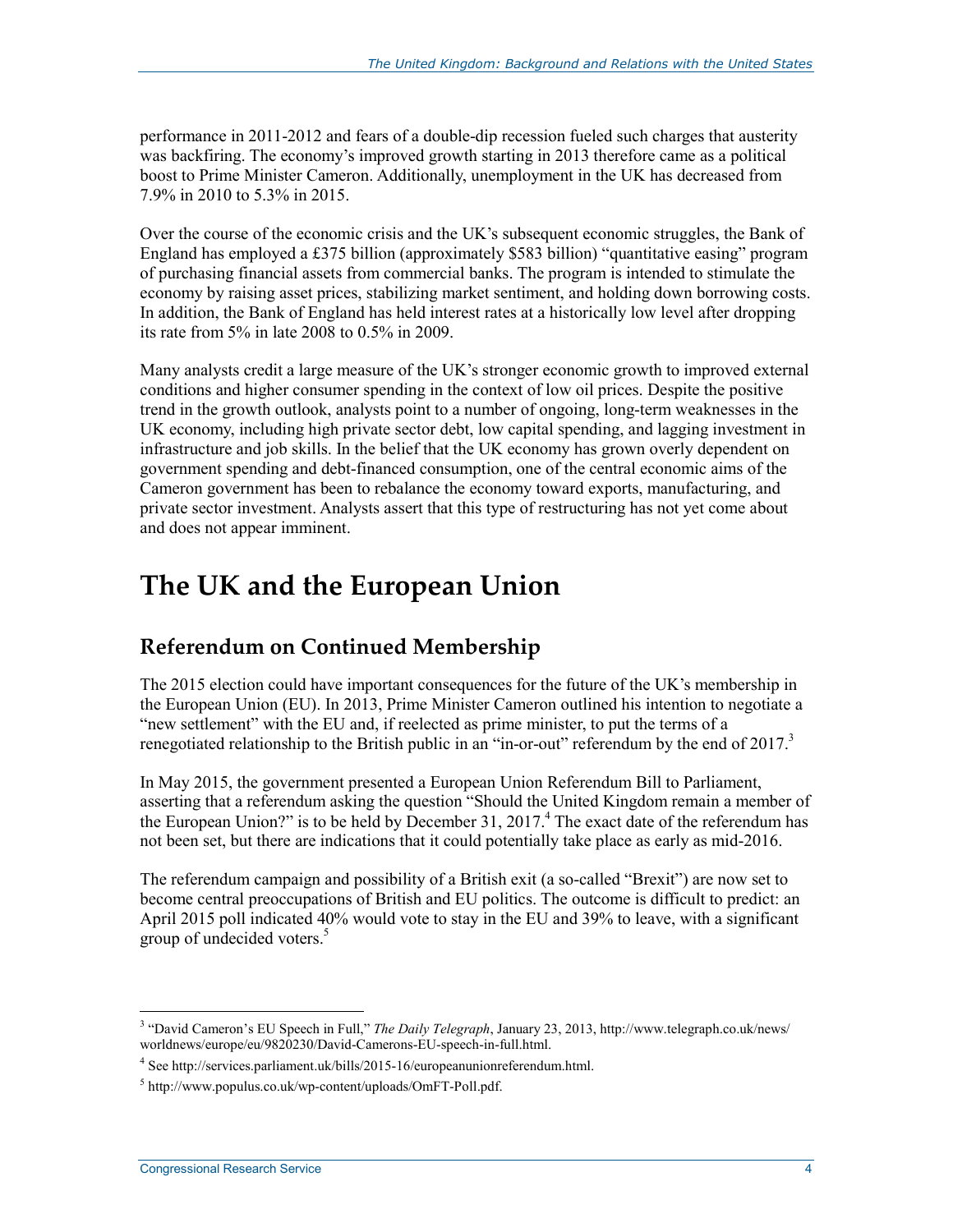While many observers have had doubts about the willingness of EU countries to agree to significant new concessions for the UK, the meaning of Prime Minister Cameron's intention to "renegotiate" the terms of UK membership has grown somewhat clearer since the election. The idea appears to rest largely on a package of proposed reforms to the EU that the Cameron government argues will benefit the UK and the other member states. The main areas of proposed reform include:<sup>6</sup>

- enhancing the EU single market, especially in services, digital economy, and energy;
- completing a range of international free trade agreements;
- devising a more business-friendly regulatory framework;
- allowing those countries that wish to integrate further to do so while protecting the interests of those who do not;
- implementing the principle that decision-making should take place whenever possible at the national, regional, and local levels, rather than at the EU level;
- further developing the free movement of services and capital within the EU; and
- protecting the UK's welfare system from abuse, while recognizing the free of movement of people to work within the EU as a fundamental freedom.

Following the introduction of the European Union Referendum Bill, Prime Minister Cameron quickly visited the capitals of France, Germany, the Netherlands, and Poland, seeking to build support for his proposed reforms. In the lead-up to the referendum, the prime minister aims to present the conclusion of agreements on any such reforms as evidence of an improved EU that is responsive to the UK's needs and interests.

### **Background**

Both at home and abroad, many aspects of UK policies are set in the context of the country's EU membership. The other 27 member countries of the EU are among the UK's closest political and economic partners, and over half of British trade is conducted with its fellow EU members. Partners such as NATO and the United States play an important role in the UK's diplomatic and security affairs, but many elements of British foreign policy also have an EU dimension.

Nevertheless, historically many British leaders and citizens (perhaps most notably including former Prime Minister Margaret Thatcher) have been skeptical about the EU, and the relationship between London and Brussels has often been marked by ambivalence. Fearing a loss of national sovereignty and influence, the UK stood aside in the 1950s when the six founding countries (Belgium, France, Italy, Luxembourg, Netherlands, and West Germany) launched the first steps of European integration. The UK finally joined the precursor of the modern-day EU in 1973, largely in order to derive the economic benefits of membership but also to have a political voice on the inside as integration took shape.

 6 Philip Hammond, "Britain's Four-Point Package for EU Reform," *Politico*, June 10, 2015, http://www.politico.eu/ article/britains-four-point-package-for-eu-reform/.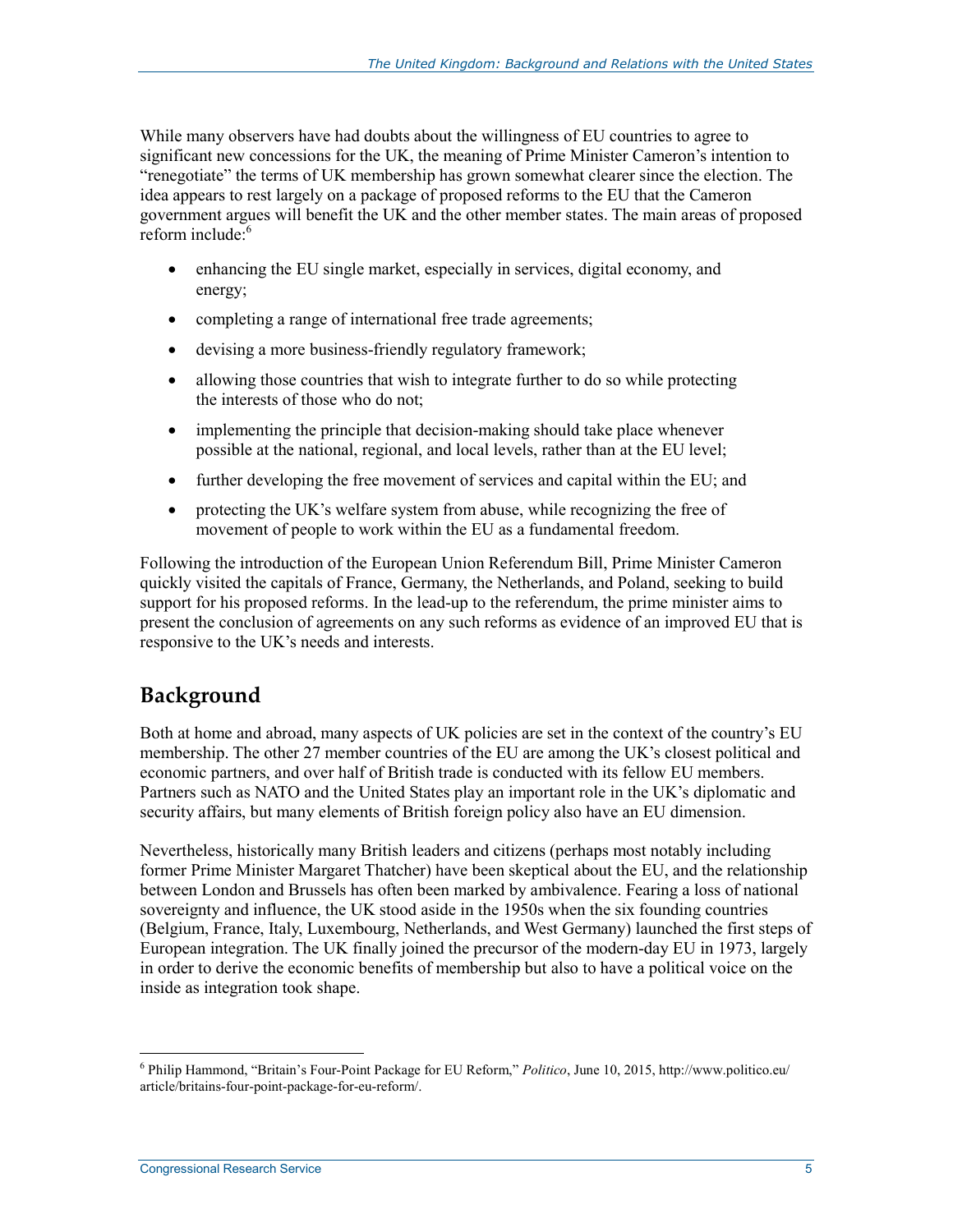British observers frequently express frustration that the EU tends to focus far too much on internal treaties and process, rather than taking a pragmatic approach to priorities such as boosting economic competitiveness, promoting a common energy policy, or improving European defense capabilities. Many British euro-skeptics assert that EU bureaucracy and regulations stifle the UK's economic dynamism and that the UK's contributions to the EU budget are too expensive. They also argue that the EU lacks democratic legitimacy and accountability because many of its decisions are made behind closed doors by non-British and/or unelected officials.

The UK has "opted out" of several major elements of European integration. Most significantly, the UK retains the pound sterling as its national currency and is therefore outside the group of 19 EU member countries that use the euro as their common currency (i.e., the Eurozone). The UK also does not participate in the Schengen Agreement that establishes a passport-free zone among most EU countries.

The Eurozone crisis that began in Greece in 2009 both highlighted preexisting tensions in the UK-EU relationship and created new ones. British leaders have stressed that a stable and successful Eurozone is greatly in the UK's interest, but the Cameron government pointedly declined to participate in numerous elements of the EU's crisis response efforts, such as contributing to the EU sovereign "rescue funds," and has zealously safeguarded the UK's financial sector from attempts to extend EU regulation. The UK declined to participate in a new "fiscal compact" treaty, which calls for greater central surveillance over national budgets and the adoption of a balanced budget requirement in national constitutions. The UK was also a leading voice of opposition against proposals to increase the EU budget.

At the same time, the UK has been anxious to maintain a seat at the table and to protect its interests in the functioning of the EU single market (comprised of all 28 EU members). British leaders have supported tighter integration within the Eurozone on fiscal and banking issues as a necessary solution to the crisis but have been concerned about the prospect of being sidelined by new intergovernmental institutions in which decisions taken among the 19 Eurozone countries affect the interests of all 28 EU members.

The Cameron government has acted on pressures to reclaim some aspects of national sovereignty from Brussels, starting with the area of "justice and home affairs" (EU police and judicial cooperation). The UK has also irritated some of its EU partners by essentially vetoing initiatives to develop a stronger EU Common Security and Defense Policy (CSDP). In 2011, the UK blocked a proposal to consolidate the command structure for EU military missions under a single permanent operational headquarters.

The coalition government launched a comprehensive review of the UK's relationship with the EU. The reports published thus far have concluded that membership in the EU is, on balance, beneficial to the UK.<sup>7</sup> A 2013 review of membership in the "single market" found that it made the UK an attractive destination for foreign investment and that access to the European market gave British firms more opportunity to grow. Additionally, numerous observers have pointed out that a British departure from the EU would mean the UK losing out on the benefits of the prospective Transatlantic Trade and Investment Partnership (TTIP) under negotiation between the EU and the United States.

<sup>&</sup>lt;u>.</u> 7 Benjamin Fox, "New UK Reports Back EU Powers, Enrage Eurosceptics," *euobserver.com*, February 13, 2014.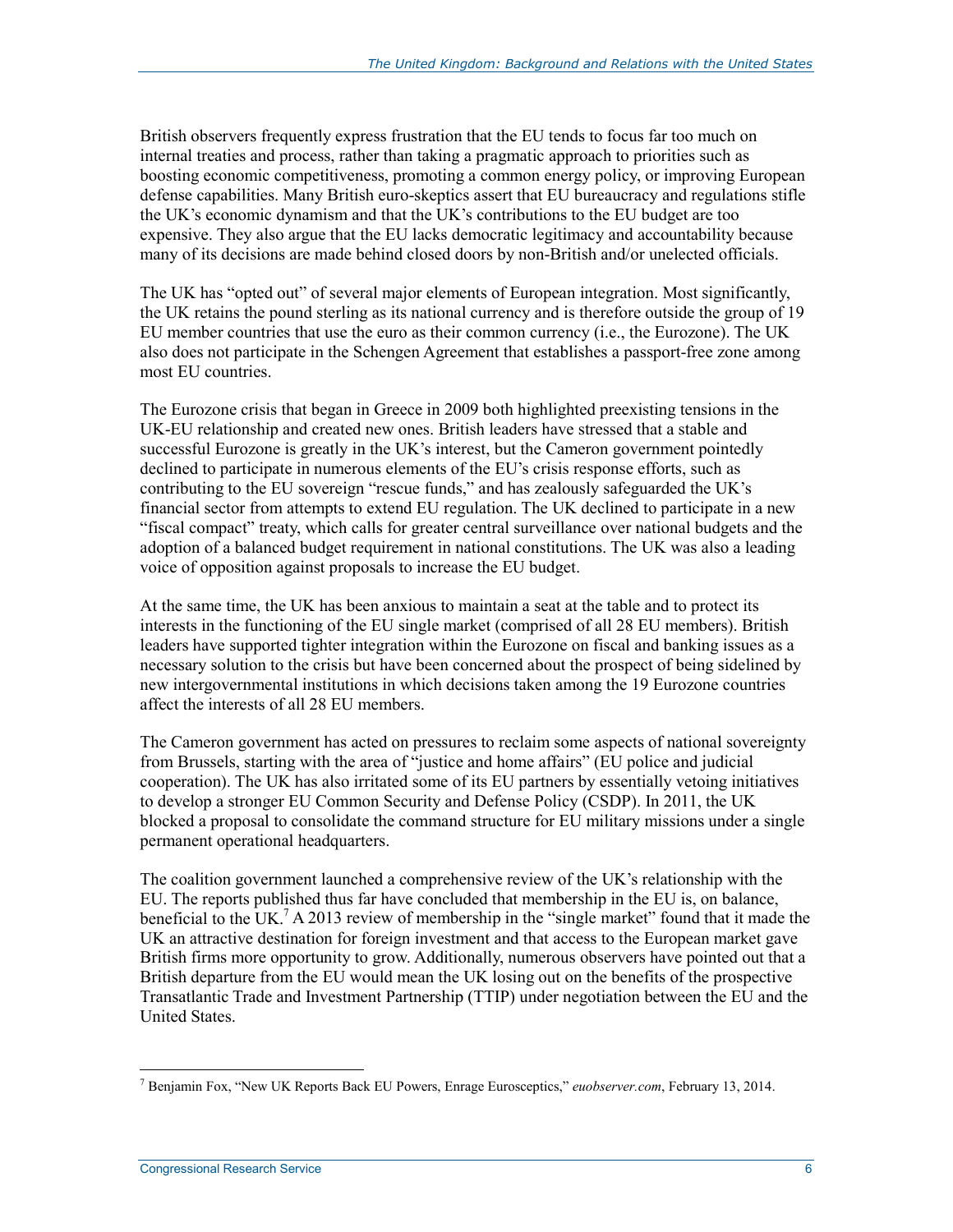According to British euro-skeptics, the Eurozone crisis illustrates that the continent can only drag the UK down. Such observers argue that the UK would be better off freed from the EU's rules and regulations and consequently better able to focus on forging expanded ties to growing and dynamic emerging economies elsewhere. In contrast, advocates of remaining in the EU maintain that membership is essential for the UK's economic fortunes and influence. In addition to the fact that half of the UK's exports go to the EU "single market," business leaders have asserted, for example, that membership in the EU serves as a "launchpad" for the UK's global trade.<sup>8</sup>

## **U.S.-UK Relations**

### **Political Relations**

The UK's "special relationship" with the United States has been a cornerstone of British foreign policy, to varying degrees and with some ups and downs, since the 1940s. The UK is often perceived to be the leading allied voice in shaping U.S. foreign policy debates, and observers assert that the UK's status as a close ally of the United States has often served to enhance its global influence. British support, in turn, has often helped add international credibility and weight to U.S. policies and initiatives, and the close U.S.-UK partnership has benefitted the pursuit of common interests in bodies such as the UN, NATO, and other multilateral institutions.

The U.S.-UK political relationship encompasses an extensive network of individuals from across the public and private sectors, but relationships between the individual national leaders are often analyzed by some observers as emblematic of countries' broader political relations.

Former Prime Minister Tony Blair established a close personal relationship with both President Bill Clinton and President George W. Bush. The degree to which the UK subsequently influenced U.S. policy choices in the war on terrorism, Iraq, and other issues has been a topic of much debate on both sides of the Atlantic. Some observers contend that Blair played a crucial role in convincing the Bush Administration to initially work through the United Nations with regard to Iraq; that the priority Blair placed on resolving the Israeli-Palestinian conflict helped keep that issue on the Bush Administration's radar screen; and that the UK was instrumental in pressing for a meaningful international peacekeeping presence in Afghanistan, which resulted in the creation of the NATO-led International Security Assistance Force (ISAF).

Critics charge that Blair and the UK got little in return for their support of controversial U.S. policies, pointing out that Blair was unable to prevent the United States from abandoning efforts to reach a comprehensive international consensus regarding Iraq; that little progress was made on the Israeli-Palestinian conflict; and that the U.S. response to Blair's initiatives on issues such as African development and climate change was tepid at best. Impressions of U.S. preponderance formed in 2002-2003 have caused many to characterize the UK as the "junior" partner in the relationship, and to note that the relationship has often appeared to be more "special" to the UK than it is to the United States.

Blair paid a high political price with the British public and within his own Labour Party for his close alliance with President Bush. The Blair-Bush years also launched debate in the UK about

 8 "CBI Chief Warns UK Against EU Exit Vote," *The Daily Telegraph*, November 19, 2012.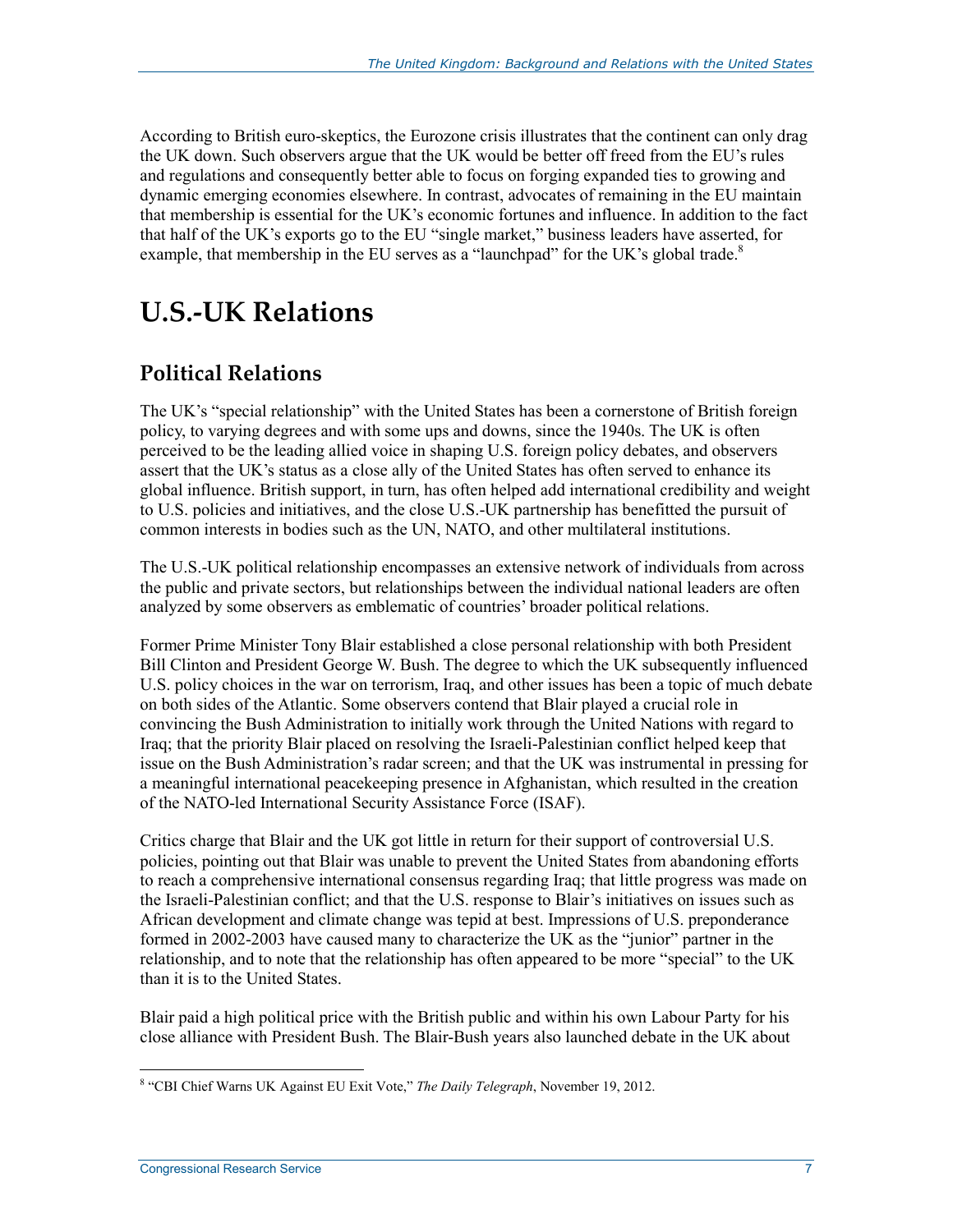whether future British prime ministers might think twice about boldly supporting controversial U.S. policies or whether they might make more explicit demands of the United States as the price for support. Some British observers became anxious to assert that British national interests come first in deciding British policy, that these interests are not always identical to U.S. national interests, and that the UK should not be overly deferential to the United States in foreign policy issues.

Upon taking over as prime minister in 2007, Gordon Brown attempted to maintain the "special relationship" and made no major substantive changes in relations with the United States: he maintained the UK's commitment to a strong counterterrorism policy and to the mission in Afghanistan, even if he proceeded with the planned withdrawal of British forces in Iraq, which raised some questions and concerns among U.S. policymakers.

Prime Minister Brown pursued close relations with President Obama, but sensing that some aspects of Brown's initial reception by the U.S. president seemed ambivalent, critics speculated about how much enthusiasm Obama felt about the bilateral relationship. Subsequently, some observers continued to comment on what they perceived as President Obama's lukewarm attitude toward the British. Some observers have argued that Obama is the first post-war U.S. President with no sentimental attachments to Europe: as U.S. foreign policy priorities focus increasingly on the Middle East and Asia, some maintain that Europe, including the UK, faces a growing struggle to remain relevant in U.S. eyes. In 2009 and 2010, media reports that Brown had been "rebuffed" in numerous attempts to meet with Obama heightened anxiety in the UK about the future of the "special relationship" and how it was viewed by the Obama Administration. At the same time, some observers asserted that certain sources—in particular the British media—tend to read too much into the appearance of personal relations between the individual leaders, noting that the functional aspects of the U.S.-UK political relationship run much broader and deeper.

Some of the anxieties about the relationship were dissipated during President Obama's state visit to the UK in 2011, during which he repeatedly reaffirmed its importance. Prime Minister Cameron subsequently came to the United States in 2012 in a visit designed to reaffirm U.S.-UK ties and the personal relationship between Cameron and Obama. The two leaders discussed cooperation on a broad range of international issues, and President Obama hosted the prime minister at a state dinner. Prime Minister Cameron returned to the United States and visited with President Obama at the White House again in 2013 and in January 2015. The two leaders have cooperated closely and sought to align their countries' positions in forums such as the United Nations, NATO, the G-7/8, and the G-20, and on issues such as Ukraine, Russia, Syria, the Islamic State, Iran, the Middle East Peace Process, Afghanistan, and TTIP.

### **Defense Relations**

U.S. officials have been expressing their growing alarm about the potential effects of cuts to UK defense spending and reductions in the size and capabilities of the British military (see "Austerity and the Defense Budget" below).<sup>9</sup> U.S. defense planners have long viewed the UK as one of the most capable European allies—if not *the* most capable, alongside France—in terms of welltrained combat forces and the ability to deploy them. Observers also note that the United States

 9 See Griff Witte, "U.K.'s Shrinking Military Clout Worries U.S.," *The Washington Post*, March 2, 2015; "US Army Chief 'Very Concerned' About Impact of Cuts on British Forces," *The Guardian*, March 2, 2015; and "Military Cuts Mean 'No US Partnership', Robert Gates Warns Britain," *BBC News*, January 17, 2014.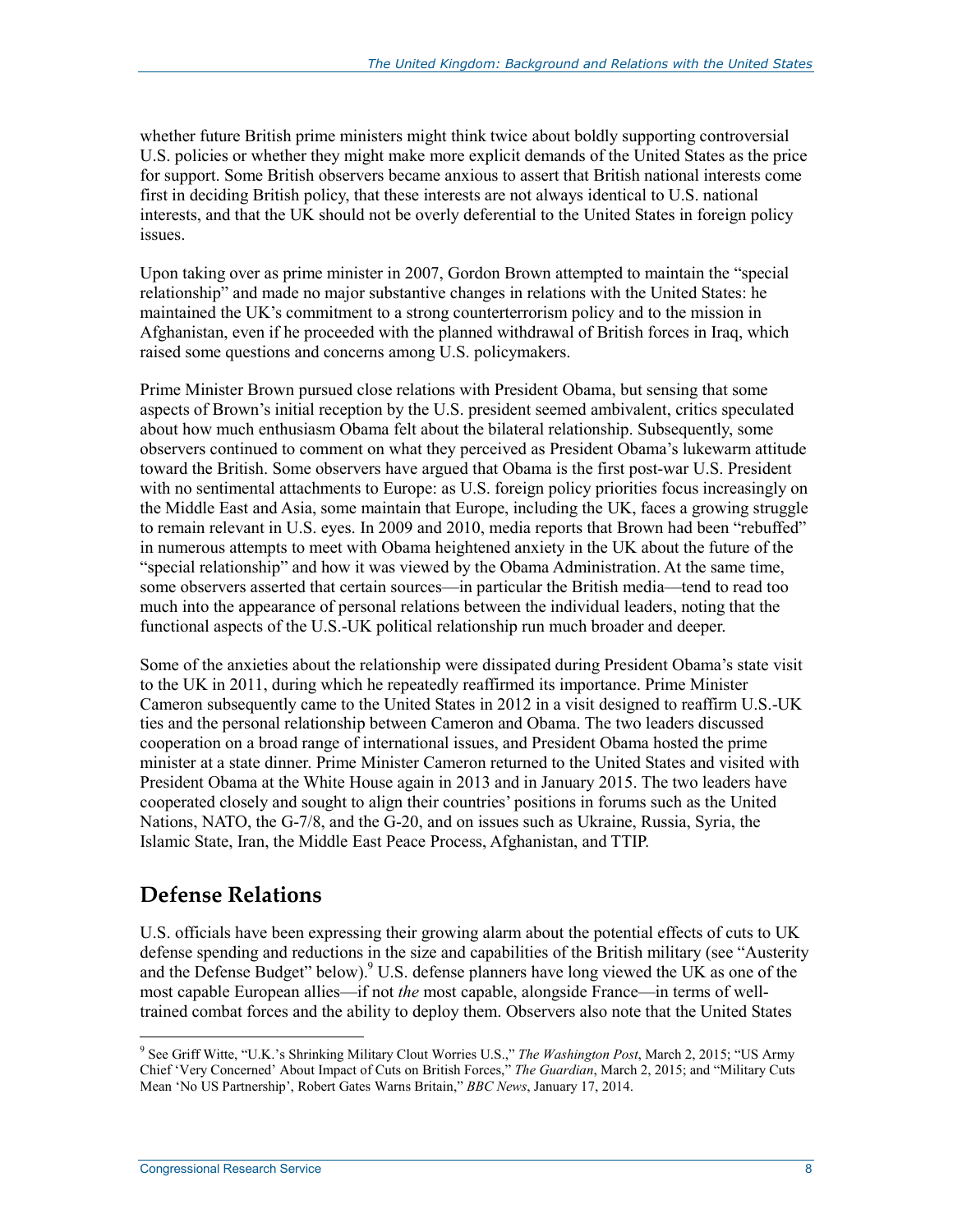and the UK have long tended to have similar outlooks on issues such as the use of force, the development of military capabilities, and the role of NATO. Beyond the political bonds of similar interests and values, some experts suggest that the United States has been more inclined to listen to the UK than to other European allies because of the UK's more significant military capabilities and willingness to use them against common threats.

During the Cold War, the UK served as a vital base for U.S. forces and continues to host about 9,000 U.S. military personnel as well as airbases, equipment, radar sites, and intelligence centers. As part of its cost-saving European Infrastructure Consolidation review, the U.S. Department of Defense announced in January 2015 that U.S. personnel would pull out of three leased UK airbases—RAF Mildenhall, which has served as a hub for transport and tanker aircraft and special operations, RAF Alconbury, and RAF Molesworth. The U.S. Air Force plans to increase personnel at RAF Lakenheath in anticipation of two squadrons of F-35s basing there by 2020.

U.S. and British forces have established extensive liaison, training, and exchange arrangements with one another, with British officers routinely seconded to, for example, the Pentagon, U.S. Central Command Headquarters in Tampa, FL, and U.S. Naval Headquarters in Norfolk, VA. British sources reportedly often have access and input into U.S. defense planning and efforts such as Quadrennial Defense Reviews.

A 1958 U.S.-UK Mutual Defense Agreement established unique cooperation with regard to nuclear weapons, allowing for the exchange of scientific information and nuclear material. Additionally, since the signing of the 1963 U.S.-UK Polaris Sales Agreement, the United States has sold the UK equipment and associated services for a submarine-launched strategic weapons delivery system. The UK's nuclear deterrent consists of several Vanguard class submarines, each armed with up to 16 Trident missiles.

The United Kingdom and the United States are also key partners in terms of defense industry cooperation and defense sales. The two countries are engaged in more than 20 joint equipment programs, including the F-35 Joint Strike Fighter (JSF). Most major U.S. defense companies have a UK presence; numerous British companies, most notably including BAE Systems, operate in the United States. British defense companies' U.S. operations tend to be part of a larger supply chain, with sales consisting mostly of components and niche equipment, rather than entire platforms. U.S. foreign military sales (government-to-government) agreements with the UK were approximately \$692.6 million in FY2013.<sup>10</sup> Shipment of U.S. direct commercial sales (contractorto-government) to the UK totaled approximately \$208.6 million in  $FY2013$ .<sup>11</sup>

In 2007, in an effort to address long-standing British concerns about U.S. technology-sharing restrictions and export controls, the countries signed a Treaty Concerning Defense Trade Cooperation. The U.S. Senate passed a resolution of advice and consent to ratification of the treaty in September 2010.<sup>12</sup> The treaty eliminates individual licensing requirements for certain defense articles and services controlled under the U.S. International Traffic in Arms Regulations (ITAR). The agreement is reciprocal and is intended to cover defense equipment for which the

<sup>10</sup> Defense Security Cooperation Agency, *Fiscal Year Series*, http://www.dsca.mil/sites/default/files/ fiscal year series - 30 september 2013.pdf.

<sup>11</sup> U.S. Department of State, *Section 655 Annual Military Assistance Reports,* https://www.pmddtc.state.gov/reports/ documents/rpt655\_FY13.pdf.

<sup>&</sup>lt;sup>12</sup> The treaty is numbered 110-7.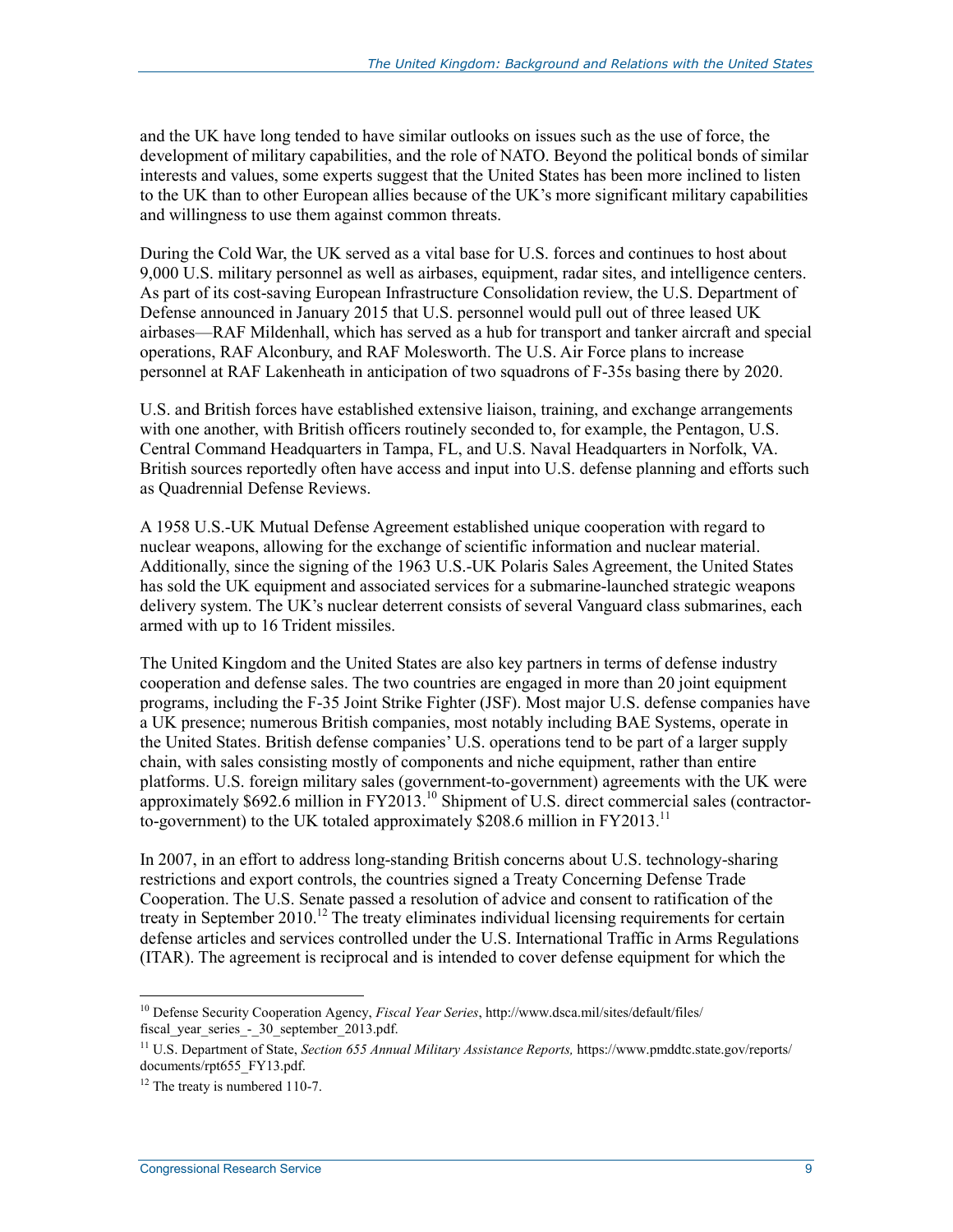U.S. and UK governments are the end-users. It also calls for the creation of "approved communities" of companies and individuals in each country with security clearances to deal with technological transfers. $13$ 

#### **Austerity and the Defense Budget**

In 2014, the UK had the world's fifth-largest military expenditure (behind the United States, China, Saudi Arabia, and Russia), spending approximately £36.9 billion (about \$57.4 billion).<sup>14</sup> The UK is also one of the few NATO countries to consistently exceed the alliance's tacit defense spending benchmark of 2% of GDP (the UK's defense spending was 2.4% of GDP in 2013 and approximately 2.2% in 2014).

In 2010, the UK government released a Strategic Defense and Security Review (SDSR), the country's first such review since 1998, that set out the future structure of British military forces.<sup>15</sup> The SDSR outlined a vision for a restructured British military by the year 2020 that is smaller but highly flexible, maintains a high degree of readiness, and offers the full range of needed capabilities. Fiscal pressures have had a substantial impact on the British military, however: the SDSR triggered an 8% decrease in the UK's defense spending over the period 2011 to 2015.<sup>16</sup>

The cuts have affected each branch of the British military, with the overall number of full-time, trained service personnel decreasing by almost 31,000 since 2010, a 17% reduction in the size of the armed forces.<sup>17</sup> The British Army is expected to shrink from approximately 102,000 regulars in 2010 to 82,000 by 2020, and the Royal Navy and Royal Air Force are each expected to decrease by about  $5,000$  personnel over the same period.<sup>18</sup> Experts assert that the cuts, combined with other SDSR-associated decisions about equipment and operational readiness, have reduced the UK's conventional military combat capability by 20-30%.19 According to the International Institute for Strategic Studies, "While the UK armed forces field a wide range of capabilities and have the military culture, logistics and strategic lift to use them, the majority are close to critical mass. This affects all the services and joint capabilities such as ISR."<sup>20</sup> In addition to the downsizing of active service personnel, the number of UK Ministry of Defence civilian personnel has been cut from nearly 86,000 in 2010 to just over 62,000, a 28% reduction.

In the context of a general government spending review underway since the election, a 2015 SDSR is expected to be completed and published by the end of the year. A March 2015 study by the Royal United Services Institute (RUSI) projects that UK defense spending is set to dip below the 2% of GDP threshold, excluding spending on operations, during the next fiscal year.<sup>21</sup> The

<u>.</u>

<sup>&</sup>lt;sup>13</sup> The full text of the treaty can be accessed at http://www.state.gov/t/pm/rls/othr/misc/92770.htm.

<sup>14</sup> International Institute for Strategic Studies, *The Military Balance 2015*, p. 21.

<sup>15</sup> HM Government, *Securing Britain in an Age of Uncertainty: The Strategic Defence and Security Review*, October 2010.

<sup>&</sup>lt;sup>16</sup> The 8% decrease is in real terms (inflation-adjusted).

<sup>17</sup> UK Ministry of Defence, *UK Defence Statistics Compendium 2014,* November 27, 2014.

<sup>18</sup> Ben Farmer, "How Britain's Armed Forces Numbers Are Diminishing," *The Daily Telegraph*, January 21, 2015.

<sup>19</sup> International Institute for Strategic Studies, *op. cit.*, p. 68.

<sup>20</sup> International Institute for Strategic Studies, *op. cit*., p. 70.

<sup>21</sup> Malcolm Chalmers, *Mind the Gap: The MoD's Emerging Budgetary Challenge*, Royal United Services Institute, March 2015.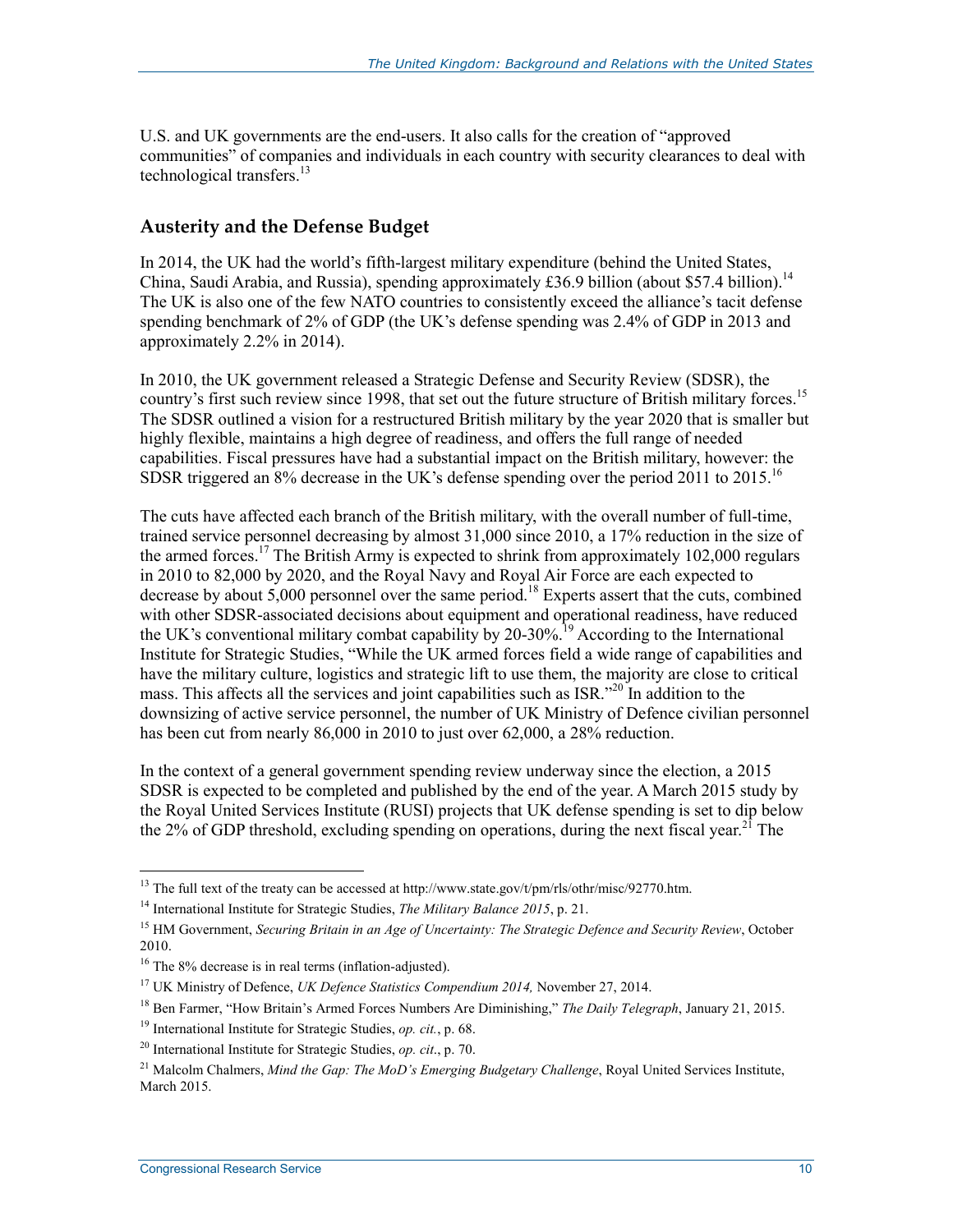study asserts that an additional £3 billion to £6 billion (approximately \$4.5 billion to \$9 billion) per year would be needed to keep pace with expected GDP growth and hold defense spending at 2% of GDP for the period 2016-2020. Prime Minister Cameron has thus far declined making a commitment to maintain defense spending at 2% of GDP. The RUSI report projects that a continued squeeze on the UK's defense spending could see the personnel level of the armed forces drop from the current 145,000 to as low as  $115,000$  to  $130,000$ .<sup>22</sup> Some observers have suggested that continued austerity during the next Parliament could produce plans to cut the British Army down to 60,000.

A March 2015 report by the House of Commons Defence Committee argues that the assumptions underlying the 2010 National Security Strategy and the force structure concept for 2020 are not sufficient given subsequent changes in the security environment that present increased challenges on the borders of Europe and in the Middle East, Africa, and South Asia.23 The report asserts that further reductions in defense expenditure would damage the UK's credibility as a military ally. It also urges rebuilding conventional capabilities that have been reduced since the Cold War as a top priority, noting that providing a stronger conventional deterrent against an advanced military state such as Russia would require a significantly increased defense budget. At the same time, the report recommends continuing to build capabilities related to "next generation" warfare, including cyber defense and cyber warfare, and combating asymmetric or hybrid warfare tactics.

### **Intelligence and Counterterrorism Cooperation**

Most analysts and officials agree that U.S.-UK intelligence and counterterrorism cooperation is close, well established, and mutually beneficial. UK agencies routinely cooperate with their U.S. counterparts in sharing information, and U.S. and British law enforcement and intelligence agencies regularly serve as investigative partners. Although many of the details and achievements remain secret, U.S.-UK intelligence and counterterrorism cooperation has reportedly disrupted multiple terrorist operations against both countries in recent years, including a plot against the New York Stock Exchange and World Bank in 2004, a major plot against transatlantic aviation in 2006, and a cargo airplane bomb plot in  $2010^{24}$ 

The overall intelligence and counterterrorism relationship is overwhelmingly positive, but there have been some occasional tensions. The relationship was damaged by public accusations of British complicity in U.S.-led renditions and the alleged torture of terrorist suspects between 2002 and 2008. Related court cases sought the release of intelligence documents and raised concerns in the intelligence community about the risk of confidential information entering the public domain through the British legal system. In part to preserve the integrity of UK intelligence-sharing with the United States, the British government adopted the Justice and Security Act in 2013, permitting evidence to be heard in secret on national security grounds in British civil courts.

There have also been some tensions about extradition arrangements. Although the UK extradited radical Islamist cleric Abu Hamza al-Masri to the United States in 2012 to face trial on terrorism-

<sup>&</sup>lt;sup>22</sup> According to the *UK Defence Statistics Compendium 2014*, there were 146,980 full-time, trained personnel as of October 1, 2014.

<sup>23</sup> House of Commons Defence Committee, *Re-Thinking Defence to Meet New Threats*, March 24, 2015, http://www.publications.parliament.uk/pa/cm201415/cmselect/cmdfence/512/512.pdf.

<sup>24</sup> See British Prime Minister's Office, *US and UK Counterterrorism Cooperation*, http://www.number10.gov.uk/news/ counterterrorism-cooperation/.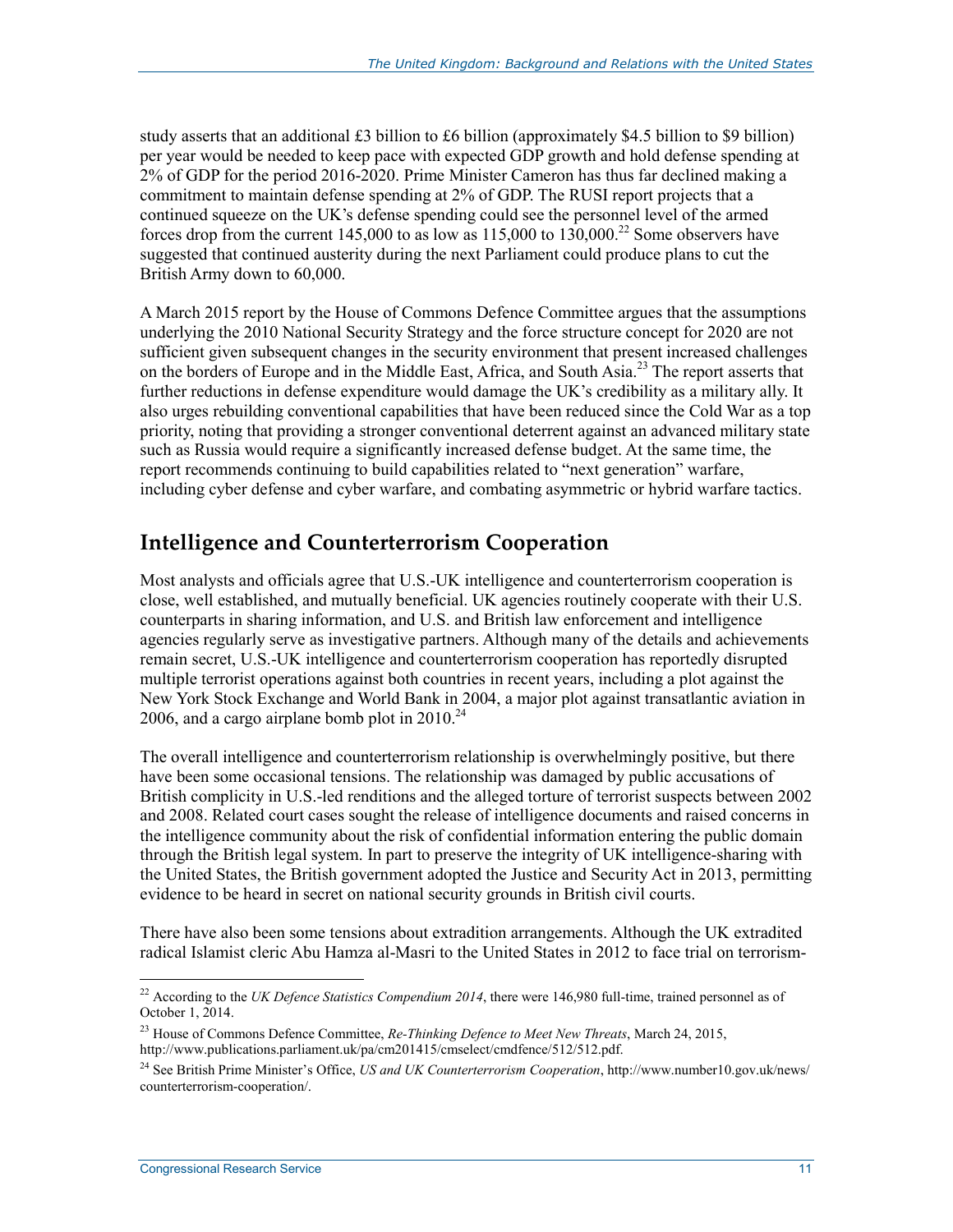related charges, U.S. officials were frustrated that the process took eight years after the original U.S. request. British officials have rejected other U.S. extradition requests on human rights grounds, and UK courts have blocked some U.S. extradition requests for terrorist suspects because of insufficient or inadmissible evidence. Some UK legal experts and human rights activists criticize the terms of the current U.S.-UK extradition treaty as being more favorable to the United States. U.S. officials counter that an independent review commissioned by the UK government concluded in 2011 that the treaty is fair and balanced, with U.S. and UK evidentiary standards being the same in practice.<sup>25</sup>

In 2013, reports based on leaked, classified documents obtained from a former U.S. National Security Agency (NSA) contractor focused on surveillance operations allegedly conducted by the NSA and the UK's Government Communications Headquarters (GCHQ, the UK's signals intelligence agency). Under the Tempora program, which has not been acknowledged by GCHQ, the UK has reportedly tapped into undersea transatlantic fiber-optic cables that carry international telephone and internet traffic. Media reports have suggested that the NSA and GCHQ worked together on at least some aspects of collection operations and have shared information gathered from these programs with each other.

UK civil liberty and privacy groups have questioned the legality of GCHQ's reported Tempora program and have claimed that GCHQ circumvented UK law by using the NSA's PRISM program to access the content of private communications of UK citizens. British officials have denied such allegations and asserted that all intelligence-sharing with the United States takes place within the law. The British government has been largely silent in public about the alleged NSA and GCHQ activities, asserting that it does not comment on intelligence matters. In March 2015, the UK Parliament's Intelligence and Security Committee concluded its inquiry into the extent of UK surveillance activities with a report asserting that the country's intelligence agencies do not seek to circumvent the law, but that the legal framework governing their activities is overly complicated and lacks transparency. The report recommends replacing all relevant legislation currently in force with a new, single Act of Parliament that clarifies authorization procedures, privacy constraints, transparency requirements, and other safeguards.<sup>26</sup>

The International Center for the Study of Radicalisation (ICSR) and official British government sources estimate that 500 to 600 people have travelled from the UK to fight in Syria and Iraq.<sup>27</sup> Other sources suggest that this figure represents a minimum estimate, with the actual number as high as 1,000 to 2,000.<sup>28</sup> UK authorities have been actively concerned about this trend since 2011, but the issue has gained a higher profile with the appearance of identified or presumed British fighters in several Islamic State propaganda videos since mid-2014. British fighters in Syria have also reportedly carried out suicide bombings, and researchers have confirmed the deaths of at least 26 individuals who have travelled from the UK to fight.

<sup>&</sup>lt;sup>25</sup> For more information, see "Frequently Asked Questions on the U.S.-UK Extradition Relationship," Embassy of the United States to the United Kingdom, April 2013, http://london.usembassy.gov/gb176.html.

<sup>26</sup> Intelligence and Security Committee of Parliament, *Privacy and Security: A Modern and Transparent Legal Framework*, March 12, 2015.

<sup>27</sup> Peter R. Neumann, *Foreign Fighter Total for Syria/Iraq Now Exceeds 20,000; Surpasses Afghanistan Conflict in the 1980s*, International Centre for the Study of Radicalisation, King's College London, January 26, 2015, http://icsr.info/ 2015/01/foreign-fighter-total-syriairaq-now-exceeds-20000-surpasses-afghanistan-conflict-1980s/.

<sup>28</sup> See, for example, Radio Free Europe/Radio Liberty, *Foreign Fighters in Iraq and Syria*, updated January 29, 2015, http://www.rferl.org/contentinfographics/infographics/26584940.html.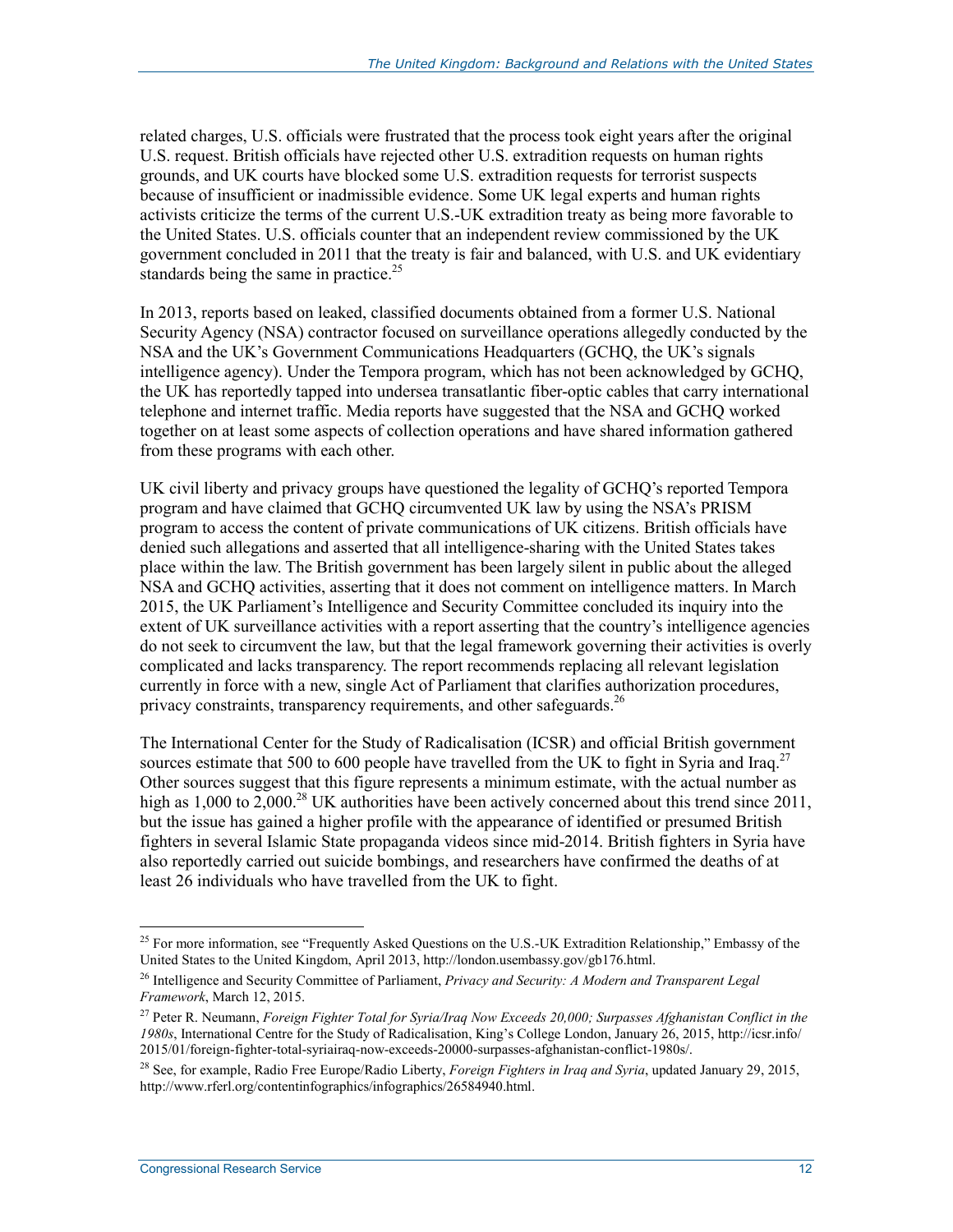The UK government believes that up to 250 individuals that trained or fought in Syria or Iraq have already returned home to the UK. Given the potential for returning extremists to plot attacks on domestic targets, the UK's Joint Terrorism Analysis Centre raised the country's terror threat level from "substantial" to "severe" in August 2014, indicating that an attack is highly likely.<sup>29</sup> Since the London terrorist attacks of July 7, 2005, authorities have reportedly disrupted approximately 40 major terrorist plots against the UK.<sup>30</sup>

In response to the foreign fighters threat, the UK adopted a new Counter-Terrorism and Security Act in February 2015 that enhances the country's already extensive body of counterterrorism legislation. The new  $act:31$ 

- broadens the powers of police and border officials to temporarily confiscate the passports of terrorism suspects for up to 30 days;
- introduces new Temporary Exclusion Orders banning suspected terrorists with British passports from the country for two years and placing strict conditions on their return;
- reintroduces the power to relocate suspects within the UK and limit the distance they may travel;
- requires mobile phone and internet service providers to retain data allowing relevant authorities to identify the individual or device that was using a particular internet protocol (IP) address at a given time;
- requires air, maritime, and rail carriers to provide additional passenger, crew, and service information, including passenger credit card details, in advance of travel;
- places a new legal duty on relevant institutions (ex., prisons, universities, schools, and mosques) to report extremism and develop policies to deal with radicals and extremist speakers;
- makes it illegal for insurance companies to cover terrorist ransom payments; and
- creates a Privacy and Civil Liberties Board to assist the Independent Reviewer of Terrorism Legislation in monitoring the operation and impact of the UK's counterterrorism legislation.

#### **Economic Relations**

The U.S.-UK bilateral investment relationship is the largest in the world. In 2013, U.S. foreign direct investment (FDI) in the UK was \$571 billion. Total U.S. corporate assets in the UK stood at nearly \$5 trillion in 2013, representing 22% of total U.S. corporate assets abroad. UK corporate assets invested in the United States totaled nearly \$2.4 trillion in 2013, with UK FDI in the

<sup>&</sup>lt;sup>29</sup> See Raffaello Pantucci and Clare Ellis, "The Threat of ISIS to the UK," Royal United Services Institute, October 2014, https://www.rusi.org/downloads/assets/102014\_ISIS\_Threat\_Assessment.pdf; and Raffaello Pantucci, "Britain's Terror Threat From The Levant," CTC Sentinel, January 20, 2015, https://www.ctc.usma.edu/posts/britains-terrorthreat-from-the-levant.

 $30$  "UK Faces Biggest Terrorism Threat in Its History - Theresa May," Reuters, November 24, 2014.

<sup>31</sup> http://www.legislation.gov.uk/ukpga/2015/6/contents/enacted.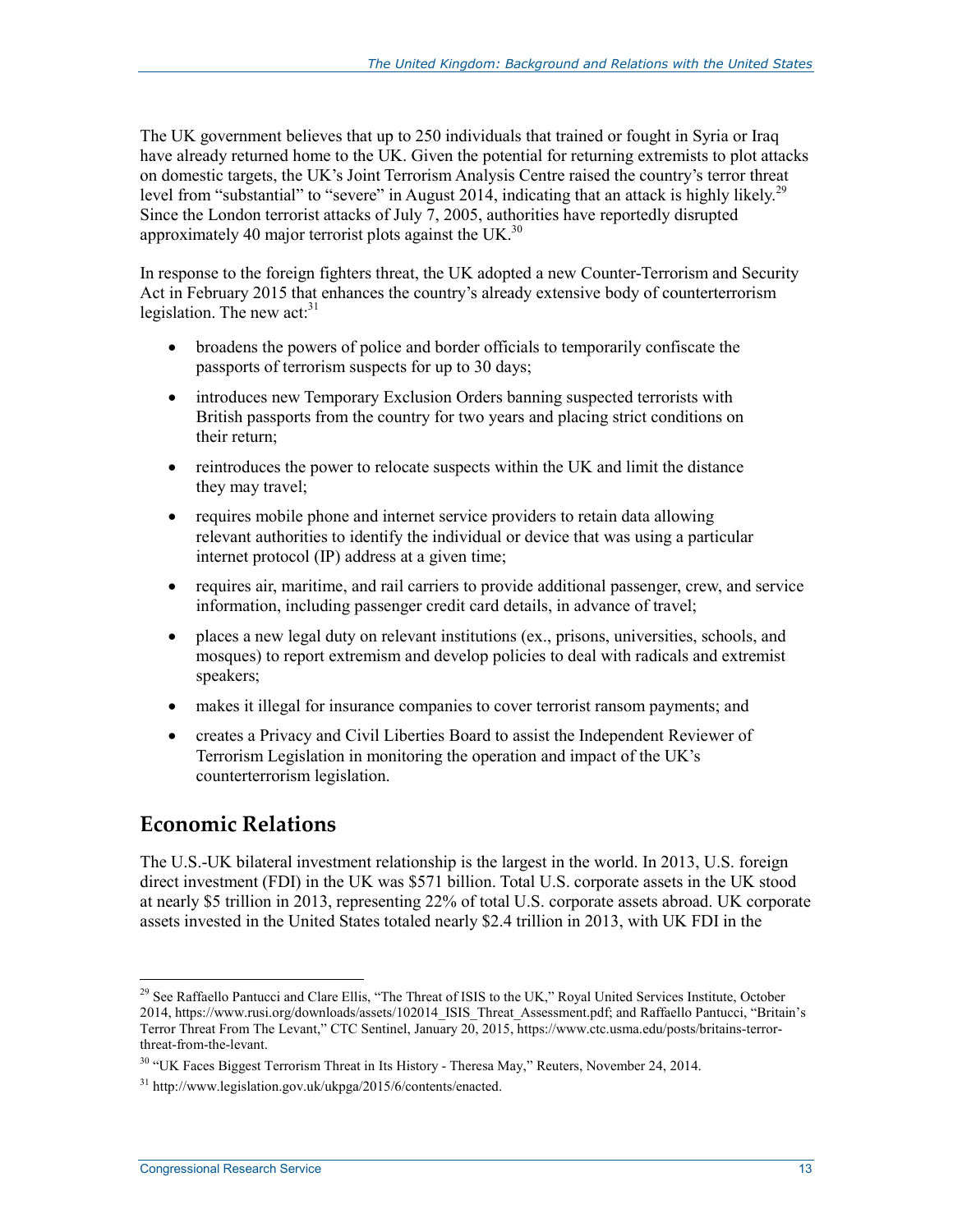United States at \$518.6 billion for that year. In 2013, UK affiliates employed about 987,000 U.S. workers, and U.S. firms employed approximately 1.27 million people in the UK.<sup>32</sup>

Tourism and trade are also important pillars of the economic relationship. In 2013, U.S. residents made 2.64 million trips to the UK, and there were over 3.8 million British visitors to the United States.<sup>33</sup> In 2014, U.S. exports of goods to the UK were worth nearly \$53.9 billion, and U.S. imports from the UK were worth over \$54 billion.<sup>34</sup>

The European Commission negotiates a common EU trade policy on behalf of its member states, and therefore UK trade policy is formulated within an EU context. The UK has been a consistent supporter of U.S.-EU efforts to lower transatlantic and global trade barriers, and UK officials and business leaders have reacted with strong support to the prospect of the Transatlantic Trade and Investment Partnership under negotiation between the United States and the EU.

## **Conclusion**

Most analysts agree that the U.S.-UK political relationship is likely to remain close; that the "special relationship" will remain strong on many vital issues in which the UK is a crucial U.S. ally; and that the two countries will remain key economic partners. Observers also assert that the main dimensions of the U.S.-UK relationship are deep and enduring in that they go beyond the personal dynamics of individual leaders and are not subject to sudden moves or policy shifts by either country. Analysts observe that many concerns and assertions about an impending break-up of the "special relationship" tend to be exaggerations.

Nevertheless, many analysts believe that some reassessment of the "special relationship" may be in order. Despite its dominant themes of continuity, the relationship is changing primarily because its geopolitical setting has been changing. The U.S.-UK relationship often remains uniquely close and capable of projecting a considerable degree of power and influence, but there are questions about whether the relative influence and centrality of the relationship is facing a decline. Both countries have sought to adjust their foreign policy approaches to deal with new global challenges and emergent geopolitical trends that are often perceived as the "rise of new powers" or the diffusion of power away from "the West." In many cases, responses to global challenges continue to reinforce not only the relevance of U.S.-UK cooperation, but the still-frequent role played by the two countries working together to drive international action. In an increasingly "G-20 world," however, the UK may not be viewed as centrally relevant to the United States in all of the issues and relations considered a priority on the U.S. agenda.

Similar to the United States, the key long-term foreign policy challenges for the UK are likely to revolve around how to define its relationships with emerging powers; how to maintain global influence and relevant capabilities given limited resources; and how to maximize existing

<sup>1</sup> <sup>32</sup> Statistics from Daniel S. Hamilton and Joseph P. Quinlan, Center for Transatlantic Relations, Johns Hopkins University School of Advanced International Studies, *The Transatlantic Economy 2015*, p. 93.

<sup>33</sup> http://travel.trade.gov/outreachpages/download\_data\_table/2013-US-to-Europe.pdf and http://travel.trade.gov/ outreachpages/download\_data\_table/2013\_UK\_Market\_Profile.pdf

<sup>34</sup> U.S. Department of Commerce, United States Census Bureau, *Trade in Goods with United Kingdom*, https://www.census.gov/foreign-trade/balance/c4120.html*.*